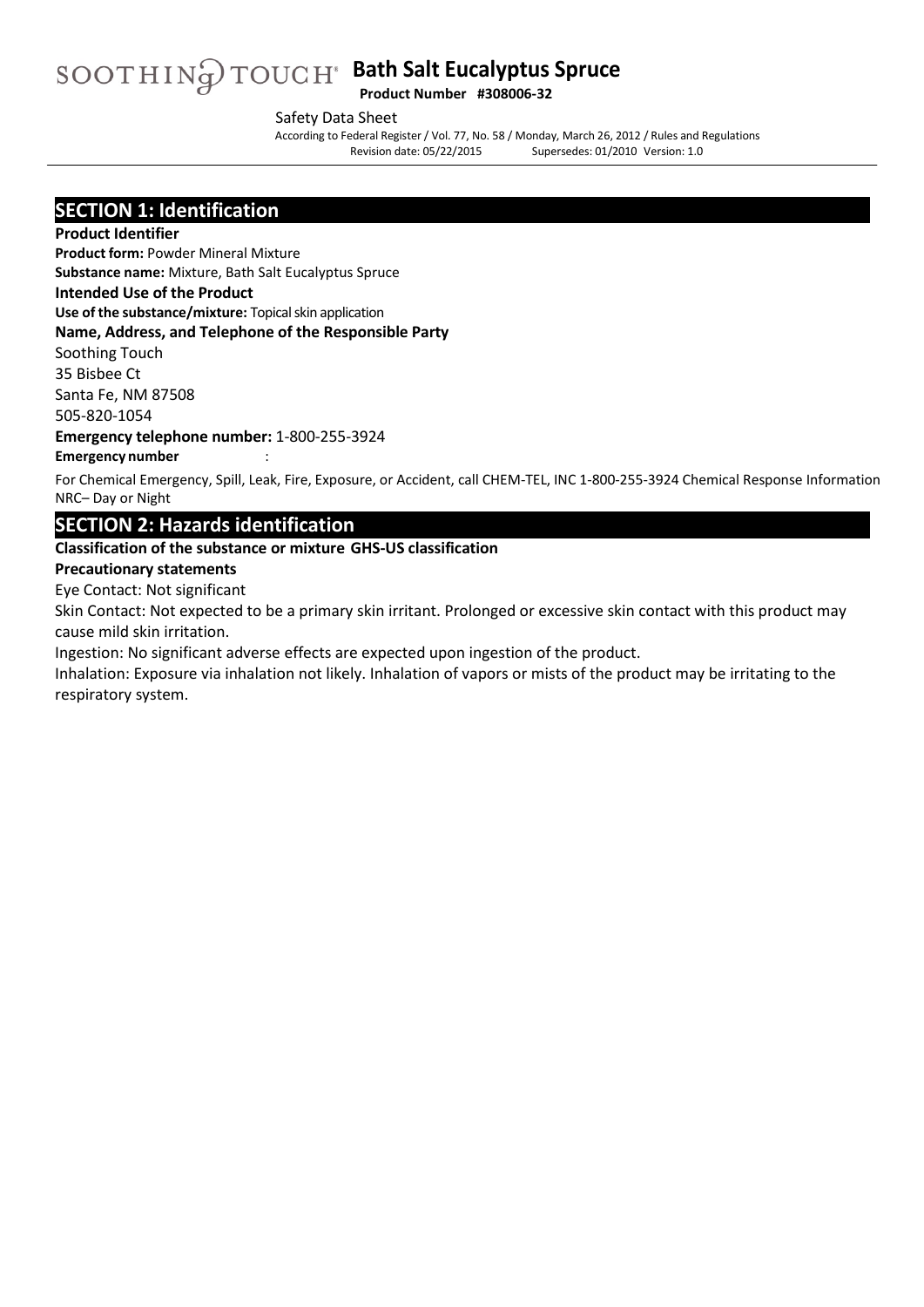Safety Data Sheet

According to Federal Register/ Vol. 77, No. 58 / Monday, March 26, 2012 / Rules and Regulations

# **SECTION 3: Composition/information on ingredients**

| <b>Mixture</b>                                        |              |           |
|-------------------------------------------------------|--------------|-----------|
| <b>Name</b>                                           | CAS#         | %         |
| Magnesium sulfate heptahydrate (Epsom Salt)           | 10034-99-8   | 25-50     |
| Sodium chloride (Table salt)                          | 7647-14-5 99 | 25-50     |
| Sodium bicarbonate (baking soda; bicarbonate of soda) | 144-55-8     | 25-50     |
| Other ingredients                                     | Trade secret | Remainder |

# **SECTION 4: First aid measures**

#### **Description of first aid measures**

**First-aid measures general**: Never give anything by mouth to an unconscious person. If you feel unwell, seek medical advice (show the label where possible).

**First-aid measures after inhalation**: When symptoms occur: go into open air and ventilate suspected area. Remove to fresh air and keep at rest in a position comfortable for breathing. Call a POISON CENTER/doctor/physician if you feel unwell.

**First-aid measures after skin contact**: Remove contaminated clothing. Drench affected area with water for at least 15 minutes. **First-aid measures after eye contact**: Rinse cautiously with water for several minutes. Remove contact lenses, if present and easy to do. Continue rinsing.

**First-aid measures after ingestion**: Rinse mouth. Do NOT induce vomiting.

**Most important symptoms and effects, both acute and delayed Symptoms/injuries:** Mild eye irritation (not expected).

**Indication of any immediate medical attention and special treatment needed** 

If medical advice is needed, have product container or label at hand.

### **SECTION 5: Firefighting measures**

**Extinguishing media**

**Suitable extinguishing media:** Dry, Foam, Carbon dioxide, Fog, Skilled use of water spray

**Unsuitable extinguishing media:** Do not use a heavy water stream. A heavy water stream may spread burning liquid.

#### **Special hazards arising from the substance or mixture**

**Fire hazard:** Material will not burn.

**Explosion hazard:** Not significant

#### **Reactivity:** Stable

#### **Advice for firefighters**

**Firefighting instructions:** Not significant

**Protection during firefighting:** Firefighters should wear full protective gear. Do not enter fire area without proper protective equipment, including respiratory protection.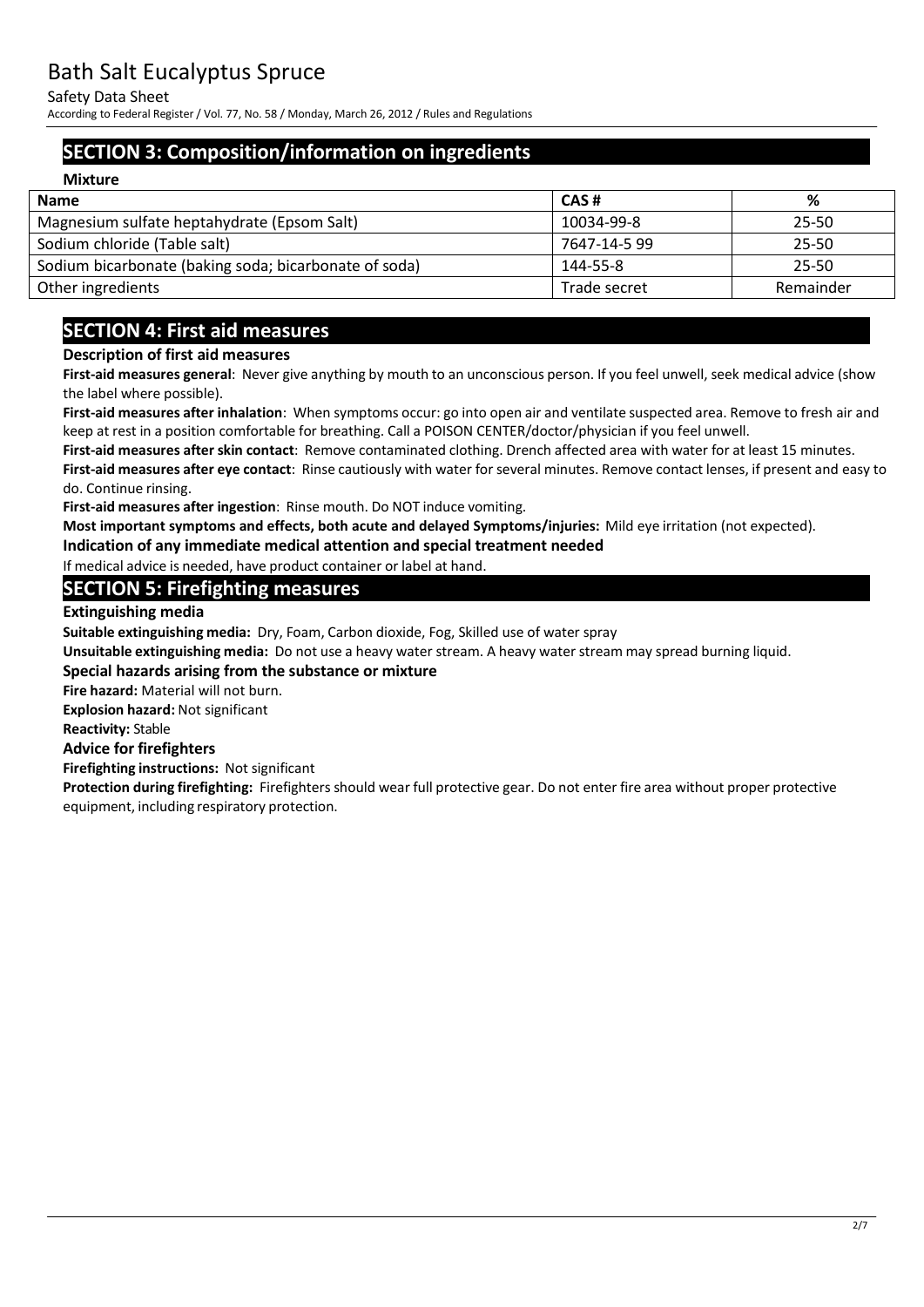Safety Data Sheet

According to Federal Register/ Vol. 77, No. 58 / Monday, March 26, 2012 / Rules and Regulations

### **SECTION 6: Accidental release measures**

#### **Personal precautions, protective equipment and emergency procedures**

**General measures**: Keep away from heat/sparks/open flames/hot surfaces. No smoking. Avoid breathing (vapor, mist). Use only outdoors or in a well-ventilated area. Handle in accordance with good industrial hygiene and safety practice.

#### **For non-emergency personnel**

**Protective equipment:** Use appropriate personal protection equipment (PPE).

**Emergency procedures:** Evacuate unnecessary personnel.

#### **For emergency responders**

**Protective equipment:** Equip cleanup crew with proper protection. Use appropriate personal protection equipment (PPE). **Emergency procedures:** Ventilate area.

#### **Environmental precautions**

Prevent entry to sewers and public waters.

#### **Methods and material for containment and cleaning up**

**For containment:** Absorb and/or contain spill with inert material, then place in suitable container.

**Methods for cleaning up:** Clear up spillsimmediately and dispose of waste safely.

#### **Reference to other sections**

See heading 8, Exposure Controls and Personal Protection.

# **SECTION 7: Handling and storage**

#### **Precautions for safe handling**

**Additional hazards when processed:** Not significant

Precautions for safe handling: Keep away from heat/sparks/open flames/hot surfaces. No smoking. Avoid breathing mist, spray, vapors. Use only outdoors or in a well-ventilated area. Wear recommended personal protective equipment.

**Hygiene measures:** Handle in accordance with good industrial hygiene and safety procedures. Wash hands and other exposed areas with mild soap and water before eating, drinking, or smoking and again when leaving work.

#### **Conditions for safe storage, including any incompatibilities**

**Technical measures:** Not significant

**Storage conditions:** Store in a dry, cool and well-ventilated place. Keep container closed when not in use.

**Incompatible products:** None noted

**Incompatible materials:** None noted

**Storage area:** Store in a dry, cool and well-ventilated place.

**Special rules on packaging:** None noted

#### **Specific end use(s)**

Topical skin care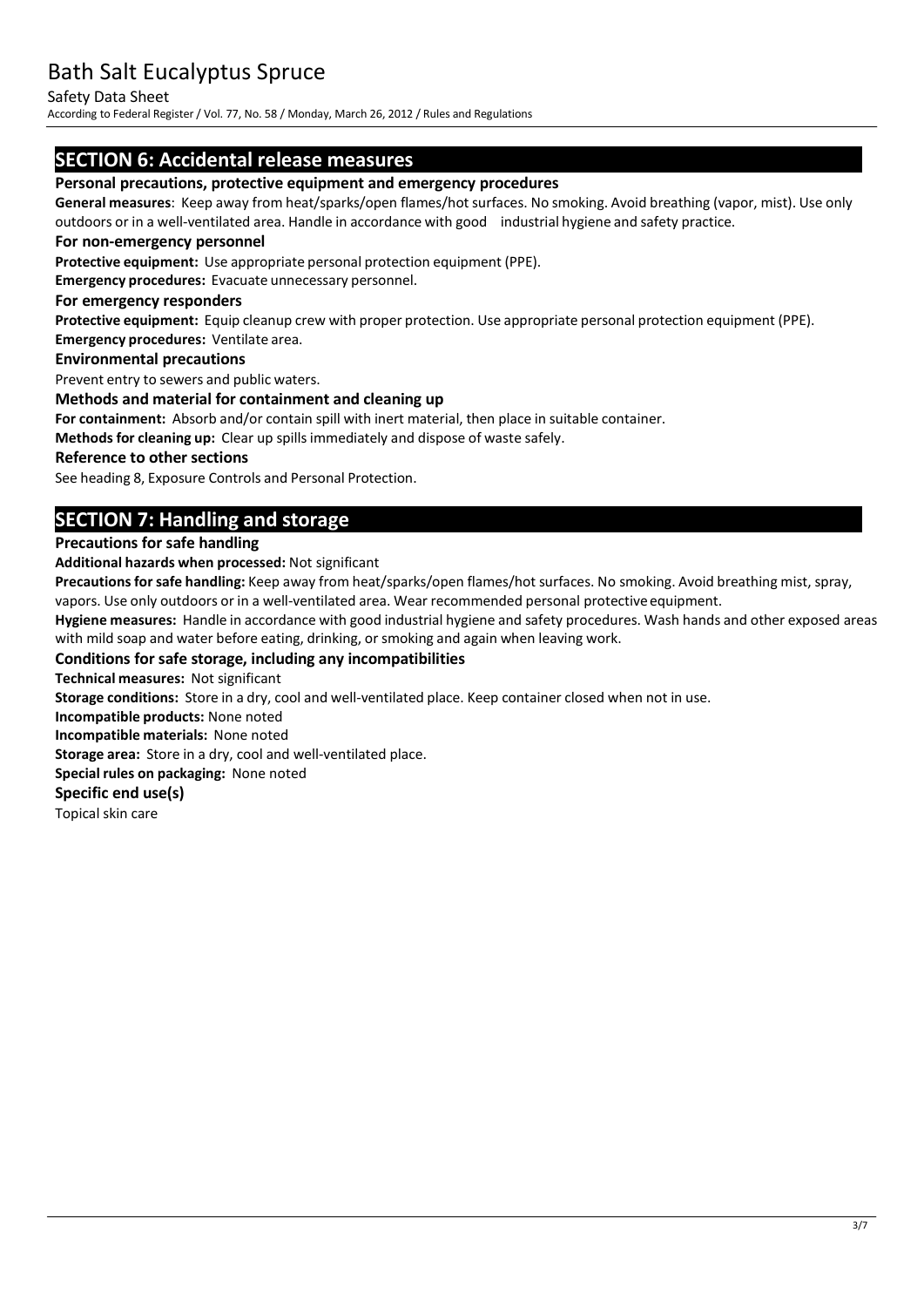Safety Data Sheet

According to Federal Register/ Vol. 77, No. 58 / Monday, March 26, 2012 / Rules and Regulations

# **SECTION 8: Exposure controls/personal protection**

**Control parameters**

j.

| <b>Exposure controls</b><br>Appropriate engineering controls | : Ensure all national/local regulations are observed.                                                                                                                   |
|--------------------------------------------------------------|-------------------------------------------------------------------------------------------------------------------------------------------------------------------------|
| Personal protective equipment                                | : Insufficient ventilation: wear respiratory protection.                                                                                                                |
|                                                              |                                                                                                                                                                         |
| Hand protection                                              | : None needed                                                                                                                                                           |
| Eye protection                                               | : Safety glasses                                                                                                                                                        |
| Skin and body protection                                     | : None needed                                                                                                                                                           |
| Respiratory protection                                       | : Not usually required under normal conditions of use. If exposure limits are exceeded<br>or irritation is experienced, approved respiratory protection should be worn. |
| Thermal hazard protection                                    | : None needed                                                                                                                                                           |
| Other information                                            | : When using, do not eat, drink or smoke.                                                                                                                               |

# **SECTION 9: Physical and chemical properties**

#### **Information on basic physical and chemical properties**

| <b>Physical state</b>            | <b>Powder Mineral Mixture</b>  |
|----------------------------------|--------------------------------|
| Appearance                       | Granules                       |
| Color                            | White to off-white             |
| Odor                             | Mild eucalyptus scent          |
| Odor threshold                   | No data available              |
| рH                               | No data available              |
| Relative evaporation rate        | No data                        |
| <b>Freezing point</b>            | No data available              |
| <b>Boiling point</b>             | $(^{\circ}C):>350$             |
| <b>Flash Point</b>               | None established               |
| Auto-ignition temperature        | No data available              |
| <b>Decomposition Temperature</b> | No data available              |
| Flammability (solid, gas)        | No data available              |
| Vapor pressure                   | No data available              |
| Relative vapor density at 20 °C  | No data available              |
| <b>Relative density</b>          | No data available              |
| <b>Density</b>                   | Specific Gravity (Water=1): >1 |
| Solubility                       | Totally soluble in water       |
| Log Pow                          | No data available              |
| Log Kow                          | No data available              |
| Viscosity, kinematic             | No data available              |
| Viscosity, dynamic               | No data available              |
| <b>Explosive properties</b>      | No data available              |
| <b>Oxidizing properties</b>      | No data available              |
| <b>Explosive limits</b>          | Not applicable                 |
|                                  |                                |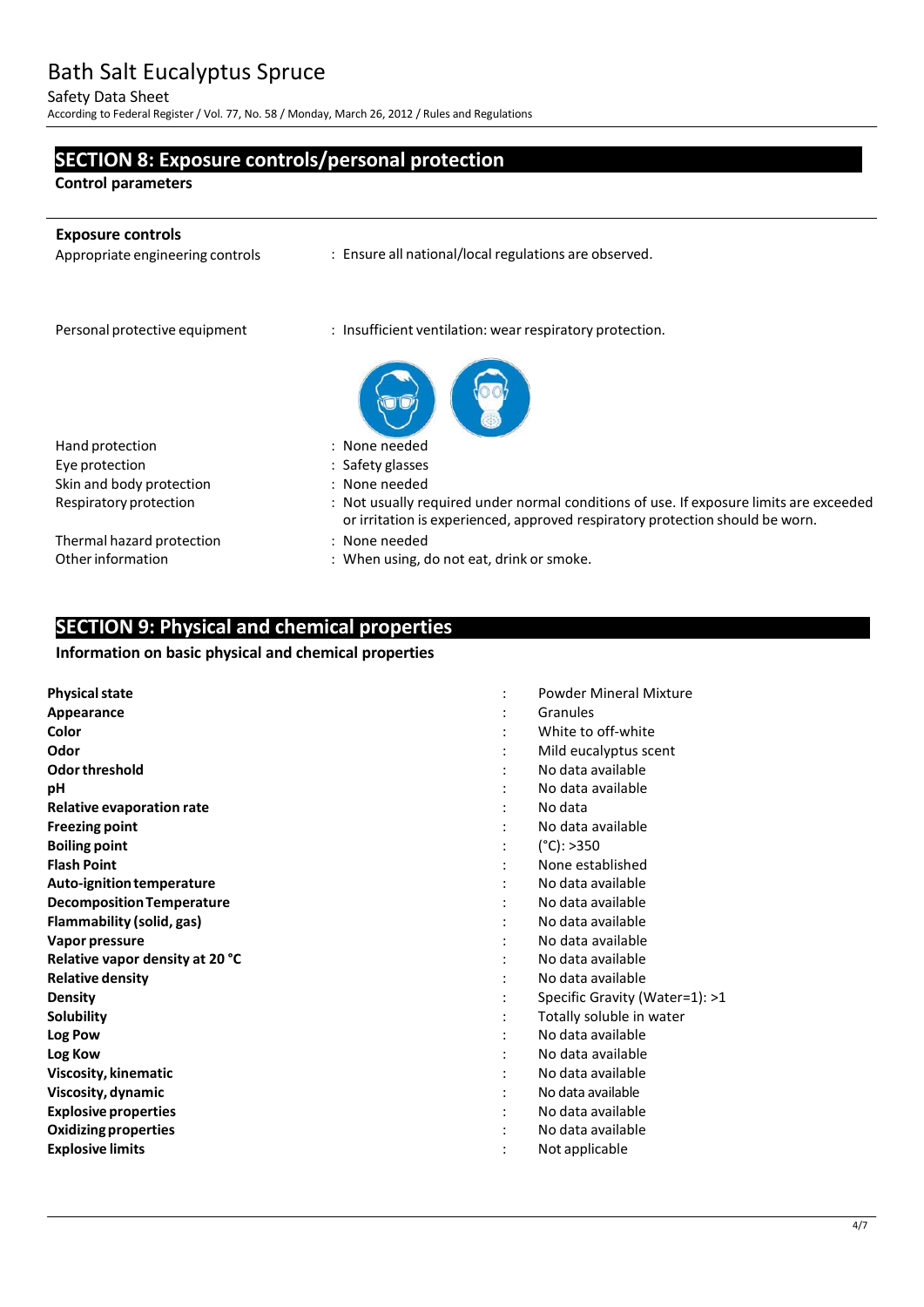Safety Data Sheet According to Federal Register/ Vol. 77, No. 58 / Monday, March 26, 2012 / Rules and Regulations

#### **Other information**

No additional information available

### **SECTION 10: Stability and reactivity**

**Reactivity: Stable**

**Chemical Stability:** Stable under recommended handling and storage conditions(see section 7).

**Possibility of Hazardous Reactions:** Not expected

**Conditions To Avoid:** Avoid open flame. Direct sunlight.

**IncompatibleMaterials:** None noted

**Hazardous Decomposition Products: None noted** 

# **SECTION 11: Toxicological information**

#### **Information on toxicological effects**

Acute toxicity: Not classified

| Oil mixture                                                                          |            |
|--------------------------------------------------------------------------------------|------------|
| LD50 animal                                                                          | Not tested |
| <b>Skin corrosion/irritation: Not classified</b>                                     |            |
| Serious eye damage/irritation: Not expected                                          |            |
| <b>Respiratory or skin sensitization: Not classified</b>                             |            |
| <b>Germ cell mutagenicity: Not classified</b>                                        |            |
| <b>Carcinogenicity: Not classified</b>                                               |            |
| <b>Reproductive toxicity: Not classified</b>                                         |            |
| Specific target organ toxicity (single exposure): Not classified                     |            |
| Specific target organ toxicity (repeated exposure): Not classified                   |            |
| <b>Aspiration hazard: Not classified</b>                                             |            |
| Symptoms/injuries after inhalation: Not classified                                   |            |
| Symptoms/injuries after eye contact: Not classified                                  |            |
| Symptoms/injuries after ingestion: Ingestion may cause nausea, vomiting and diarrhea |            |
| Toxicity                                                                             |            |
| Nontoxic                                                                             |            |
|                                                                                      |            |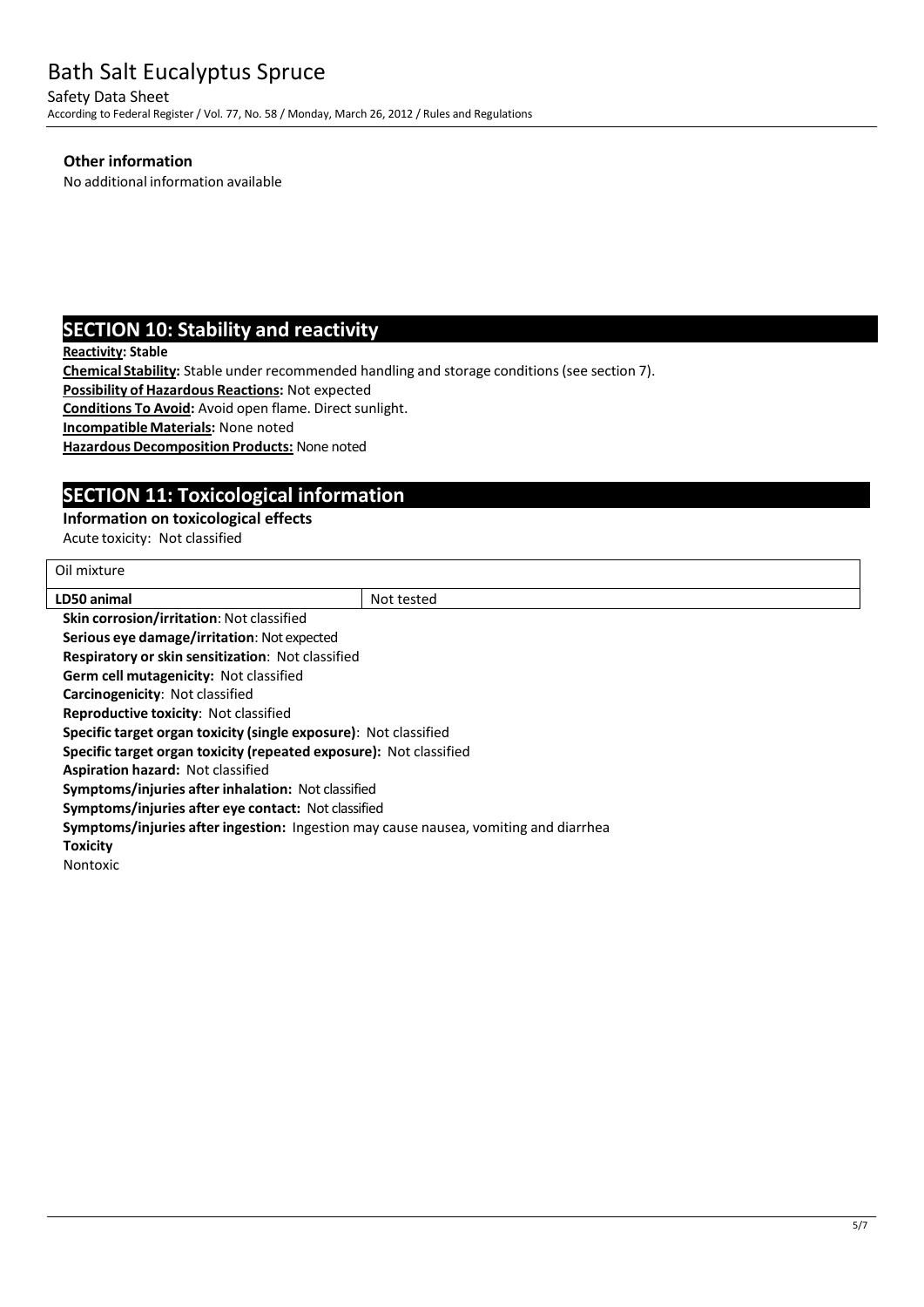#### Safety Data Sheet

According to Federal Register/ Vol. 77, No. 58 / Monday, March 26, 2012 / Rules and Regulations

| <b>SECTION 12: Ecological information</b>              |                 |  |  |
|--------------------------------------------------------|-----------------|--|--|
|                                                        |                 |  |  |
| Substance or mixture                                   |                 |  |  |
| None established<br>Ecotoxicity                        |                 |  |  |
| <b>Persistence and degradability</b>                   |                 |  |  |
| Lotion mixture                                         |                 |  |  |
| Persistence and degradability<br>Readily biodegradable |                 |  |  |
| <b>Bioaccumulative potential</b>                       |                 |  |  |
| Substance or mixture                                   |                 |  |  |
| <b>Bioaccumulative potential</b>                       | Not established |  |  |
| <b>Mobility in soil</b>                                |                 |  |  |
| No additional information available                    |                 |  |  |

#### **Other adverse effects**

**Other information:** Avoid release to the environment.

### **SECTION 13: Disposal considerations**

#### **Waste treatment methods**

**Regional legislation (waste):** U.S. - RCRA (Resource Conservation & Recovery Act) - Basis for Listing - Appendix VII. U.S. - RCRA (Resource Conservation & Recovery Act) - Constituentsfor Detection Monitoring. U.S. - RCRA (Resource Conservation & Recovery Act) - List for Hazardous Constituents. U.S. - RCRA (Resource Conservation & Recovery Act) - Phase 4 LDR Rule - Universal Treatment Standards. U.S. - RCRA (Resource Conservation & Recovery Act) - TSD Facilities Ground Water Monitoring. U.S. - RCRA (Resource Conservation & Recovery Act) - U Series Wastes - Acutely Toxic Wastes & Other Hazardous Characteristics.

Waste disposal recommendations: Dispose of contents/container in accordance with local/regional/national/international regulations.

Additional information: Handle empty containers with care because residual vapors are flammable.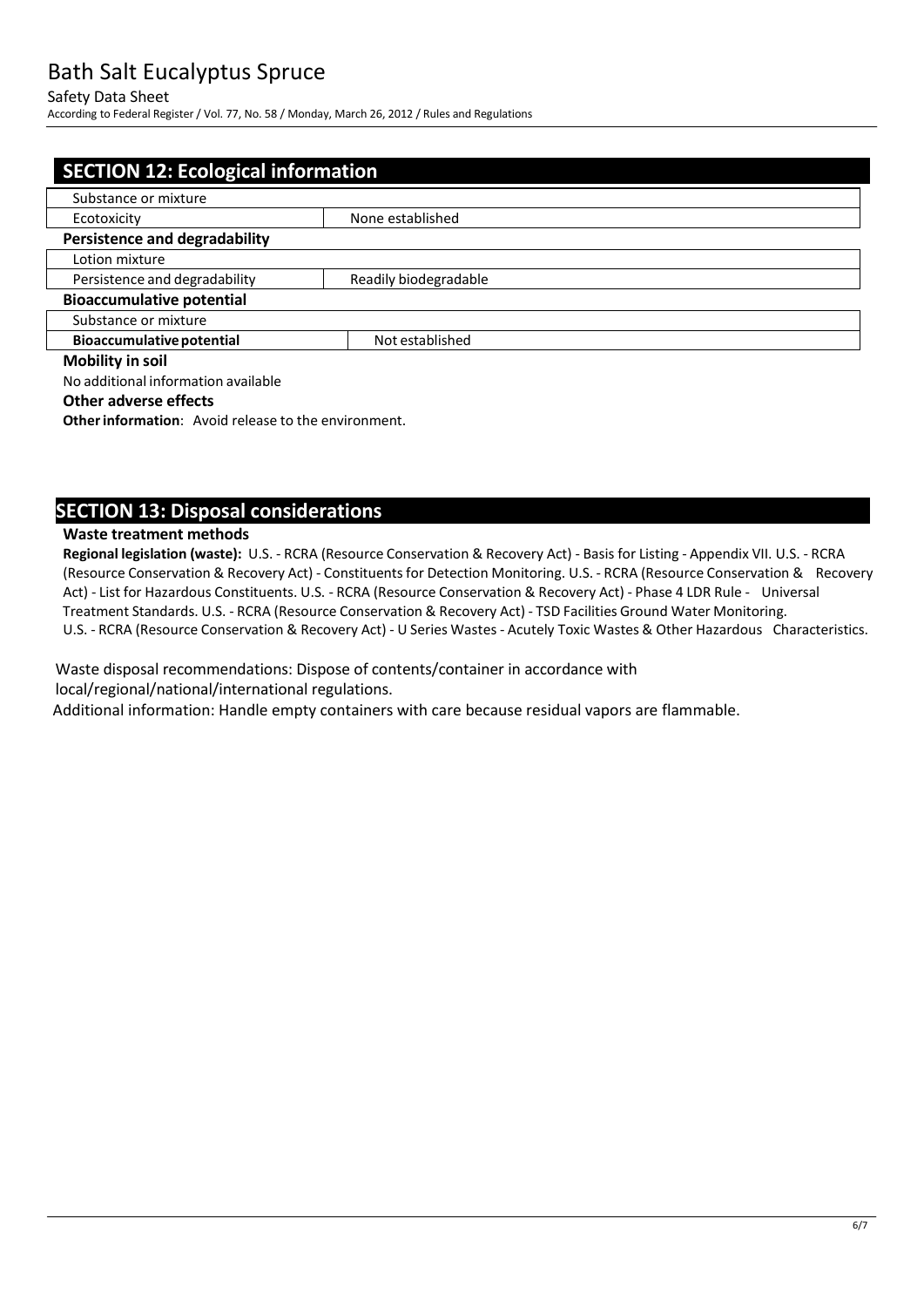#### Safety Data Sheet

According to Federal Register/ Vol. 77, No. 58 / Monday, March 26, 2012 / Rules and Regulations

### **SECTION 14: Transport information**

In accordance with ICAO/IATA/DOT/TDG Not regulated

# **SECTION 15: Regulatory information**

### **US Federal regulations**

Oil Mixture

| .<br>Hazard<br>classifications<br>-с а<br>. | None |
|---------------------------------------------|------|
|                                             |      |